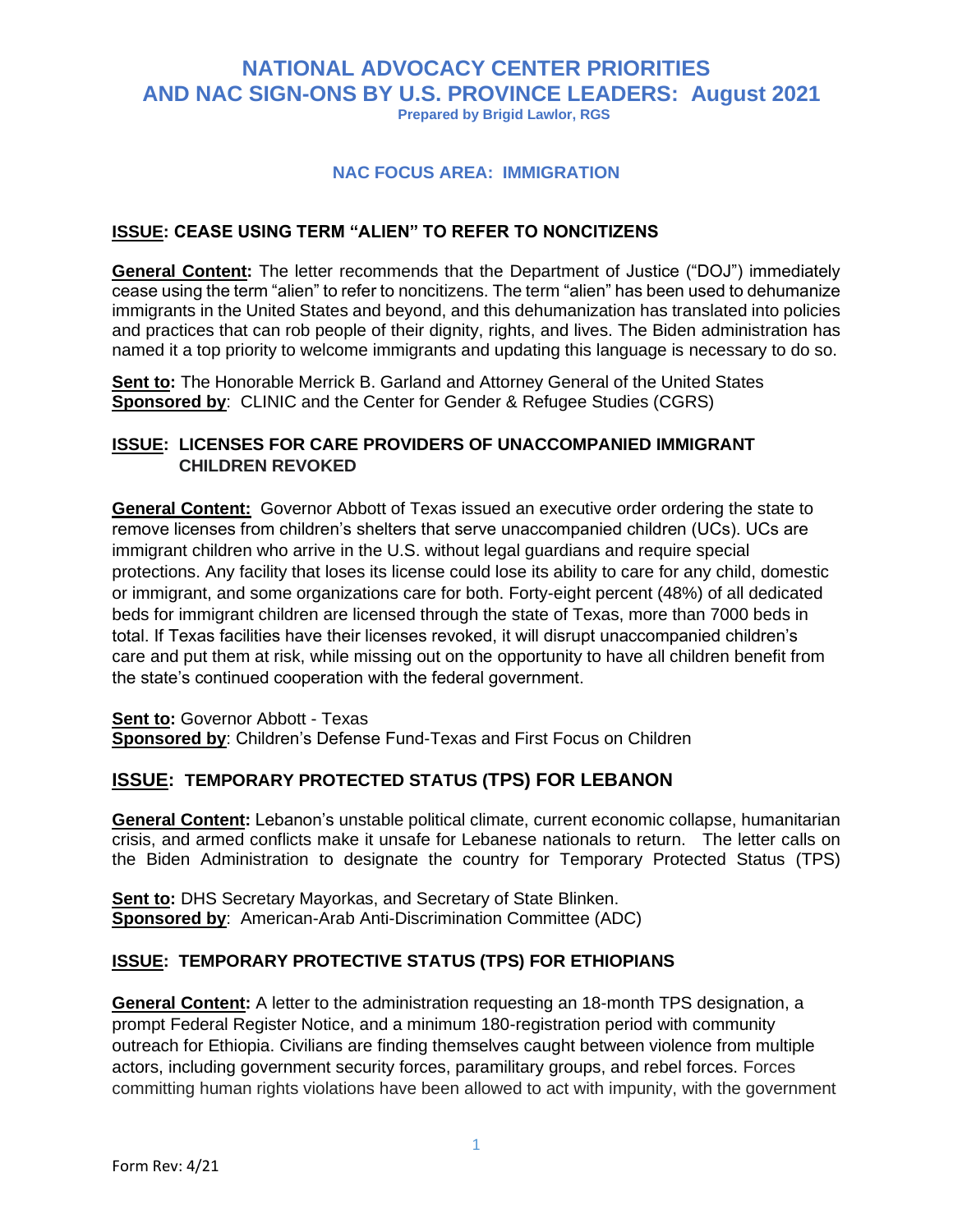failing to prosecute or effectively act to stop the violence. The issue of racial equity is Also raised.

**Sent to:** Secretary Mayorkas, Homeland Security and Secretary Blinken, US Dept of State **Sponsored by**: TPS-DED Administrative Advocacy Coalition

• Also Racism

## **ISSUE: CARE OF UNACCOMPANIED CHILDREN**

**General Content:** HHS Office of Refugee Resettlement (ORR) is taking steps to implement Trump-era regulations that would replace the Flores Settlement Agreement, which has served as a critical check on the government's treatment of immigrant children in federal custody since 1997. Previously NAC signed on to the Flores case with an Amicus Brief. This [letter](https://docs.google.com/document/d/1CKhLa_rMXK7t93ovR67zo3kDxY0WBblrgg9HSpoMWtk/edit?usp=sharing) urges HHS to change course, revoke the Trump-era regulations, and engage in a transparent rulemaking process to provide a new framework for the protection, support, and care of unaccompanied immigrant children.

**Sent to:** Cindy Huang, Director, DHS Office of Refugee Resettlement and Jenifer Smyers, DHS Chief of Staff, Office of Refugee Resettlement **Sponsored by**: Law firm of Morrison & Foerster LLP

## **ISSUE: UNACCOMPANIED CHILDREN - TEXAS**

**General Content:** On May 31, Texas Governor Greg Abbott issued an [executive order](https://gov.texas.gov/uploads/files/press/DISASTER_border_security_IMAGE_05-31-2021.pdf) ordering the state to remove licenses from children's shelters that serve unaccompanied children (UCs). UCs are immigrant children who arrive in the U.S. without legal guardians and require special protections. Any facility that loses its license could lose its ability to care for any child, domestic or immigrant, and some organizations care for both. 48% of all dedicated beds for immigrant children are licensed through the state of Texas, more than 7000 beds in total. If Texas facilities have their licenses revoked, it will disrupt unaccompanied children's care and put them at risk, while missing out on the opportunity to have all children benefit from the state's continued cooperation with the federal government

**Sent to: Texas Governor Greg Abbott Sponsored by**: Children's Defense Fund – Texas and First Focus on Children

## **ISSUE: 2023 BUDGET ON IMMIGRATION**

**General Content:** The Biden Administration will soon turn its attention to planning for the Fiscal Year 2023 budget, and we want to send a strong message that it's long past time for the United States to divest from immigration detention and enforcement and invest in communities. This is public sign-on statement to the White House and Office of Management and Budget articulating 5 top immigration priorities for a just Fiscal Year 2023 budget: 1) cuts to detention funding; 2) investment in community-based support programs; 3) investment in appointed counsel programs; 4) cuts to funding for border surveillance; and 5) cuts to funds for ICE and border patrol agents.

**Sent to:** The Biden Administration **Sponsored by**: National Immigration Center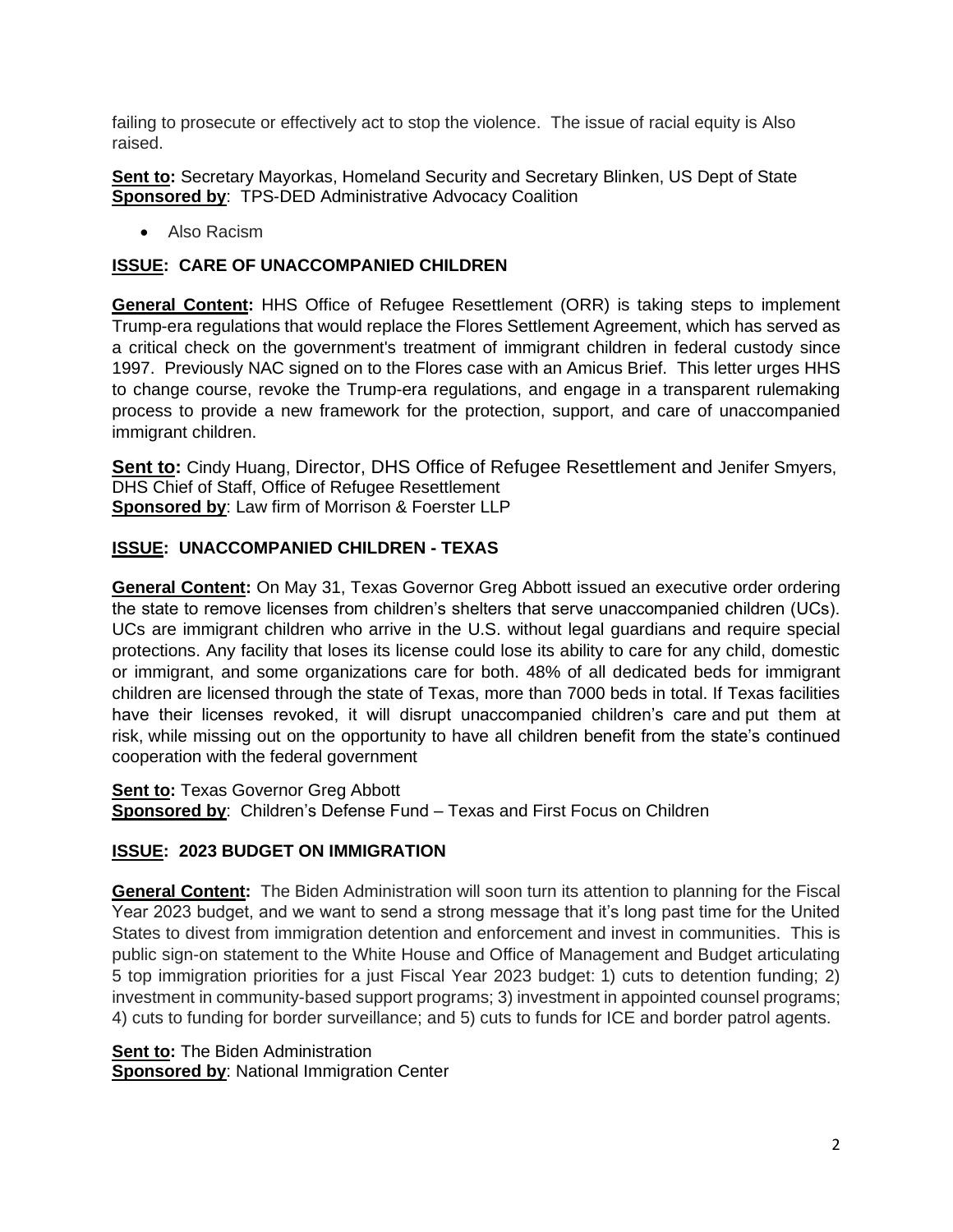## **ISSUE: IMMIGRATION 2021 ACTION PLAN**

**General Content:** By centering human dignity, family unity, community well-being and American prosperity, the 2021 Action Plan to rebuild our nation's immigration system envisions a new approach to migration and border governance that will live up to our core American values and power the economic recovery of our nation. The 2021 Action Plan is a set of concrete, actionable, and fully articulated proposals addressing every stage of immigration policy and processing for a new administration. The Letter lists 10 Action Steps.

**Sent to: Broadly shared Sponsored by: Immigration Hub** 

• Also Racism, Violence

#### **ISSUE: CATHOLIC SIGN-ON LETTER TO PRESIDENT BIDEN ABOUT ENDING TITLE 42**

**General Content:** A letter to President Biden about ending Title 42 of the U.S. Code that is being used by DHS to keep asylum seekers out of the U.S. It is a Catholic letter, meaning that when it's delivered to the Biden administration, it will not be on Network's letterhead. Catholic organizations and institutions at the national, state, and local level signed on, including parishes, dioceses, colleges and universities, high schools, immigration agencies, and local chapters of national orgs, like NETWORK's advocates teams or a Pax Christi team, etc.

**Sent to: President Biden Sponsored by**: NETWORK and CLINIC

## **ISSUE: LIFT THE BAR ACT**

**Content:** For 25 years, lawfully present immigrants have faced deep and harmful restrictions on eligibility for federal assistance programs like Medicaid, CHIP and SNAP. Laws like the "five-year bar," which blocks green card holders from participation for at least five years, have led to unnecessary illness, increased hunger and unnecessary economic fragility among immigrant families. Considering that immigrants are predominately from BIPOC backgrounds, these restrictions exacerbate racial disparities. They Also only serve to increase costs for local service providers, as well as state and local governments, who must make up for the failures of federal policymakers. All of these trends have been exacerbated by the COVID-19 pandemic and worsened public health as a result.

**Sent to: Members of Congress Sponsored by**: National Immigration Law Center

#### **ISSUE: VISA ISSUES: VALUE OUR FAMILIES**

**General Content:** Value Our Families campaign letter requesting the following provisions:1) recapture of unused visas from prior years, 2) ensure that unused visas from FY2021 are able to roll over into subsequent years, 3) exempt derivatives from the worldwide visa limits, and 4) provide visas to people who won the diversity visa lottery during the Trump administration but were denied visas due to Trump's discriminatory bans.

**Sent to:** Senate Appropriations Committee: Chairman Leahy and Vice Chairman Shelby, Chairman Subcommittee on Homeland Security Committee on Appropriations Chairman Murphy,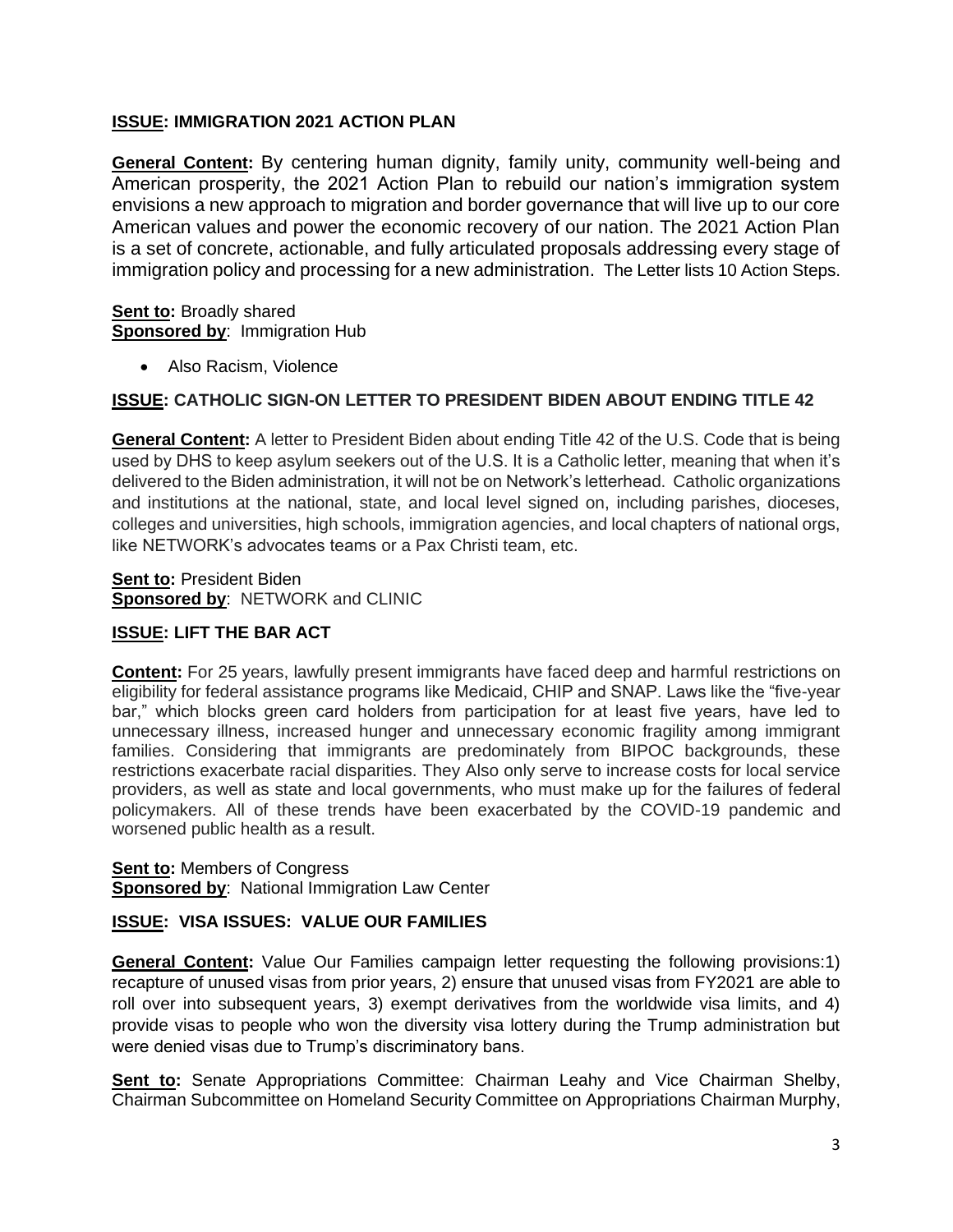and Ranking Member Capitol. **Sponsored by:** Asian Americans Advancing Justice

## **ISSUE: REMAIN IN MEXICO PROGRAM**

**General Content:** A letter exclusively from children's advocacy organizations and experts about the harms of the Remain in Mexico program (Also known as the MPP program) on the safety and wellbeing of children.

**Sent to:** Dr. Jill Biden **Sponsored by**; Kids In Need of Defense

• Also Poverty, Racism, COVID-19

## **NAC FOCUS AREA: POVERTY**

## **ISSUE: MEDICAID SAVES LIVES ACT**

**General Content:** Having endorsed the Senate Bill previously, Rep. Bourdeaux reached out to us to Also endorse the House version which is identical. The name of the Act is the focus.

**Sent to:** Members of the House of Representatives **Sponsored by:** Representative Carolyn Bourdeaux's office

## **ISSUE: THE PEOPLE ACT (S.1)**

**General Content:** NETWORK, LCWR and many others are supporting efforts to fight voter suppression and ensure that all can exercise their sacred right to vote. The *For the People Act* is our best opportunity to protect voting rights and our democracy.

**Sent to:** Members of Congress **Sponsored by**: NETWORK

NOTE: Passed in the House on August 24<sup>th</sup>, passage pending in the Senate

#### **ISSUE: LOWERING THE COST OF PRESCRIPTION DRUGS.**

**General Content:** America's families are looking to Congress to enact major health reforms that will finally alleviate the immense financial burden that prescription drug costs cruelly level on everyday people. Across our nation, a disturbingly high percentage of people face the impossible choice of foregoing or rationing medications so they can afford other basic needs. This pattern is consistent year over year, with an average of 29% of people across the country forced to make this choice in a given year.

Last week's Senate passage of the FY2022 Budget Resolution with reconciliation instructions signals remarkable promise in making significant drug pricing reforms and, critically, your amendment highlights the importance of enacting Medicare negotiation that will improve the lives of millions of Americans.

**Sent to:** Sen. Bennet, Sen. Cortez Masto, Sen. Hassan, Sen. Kelly, and Sen. Warnock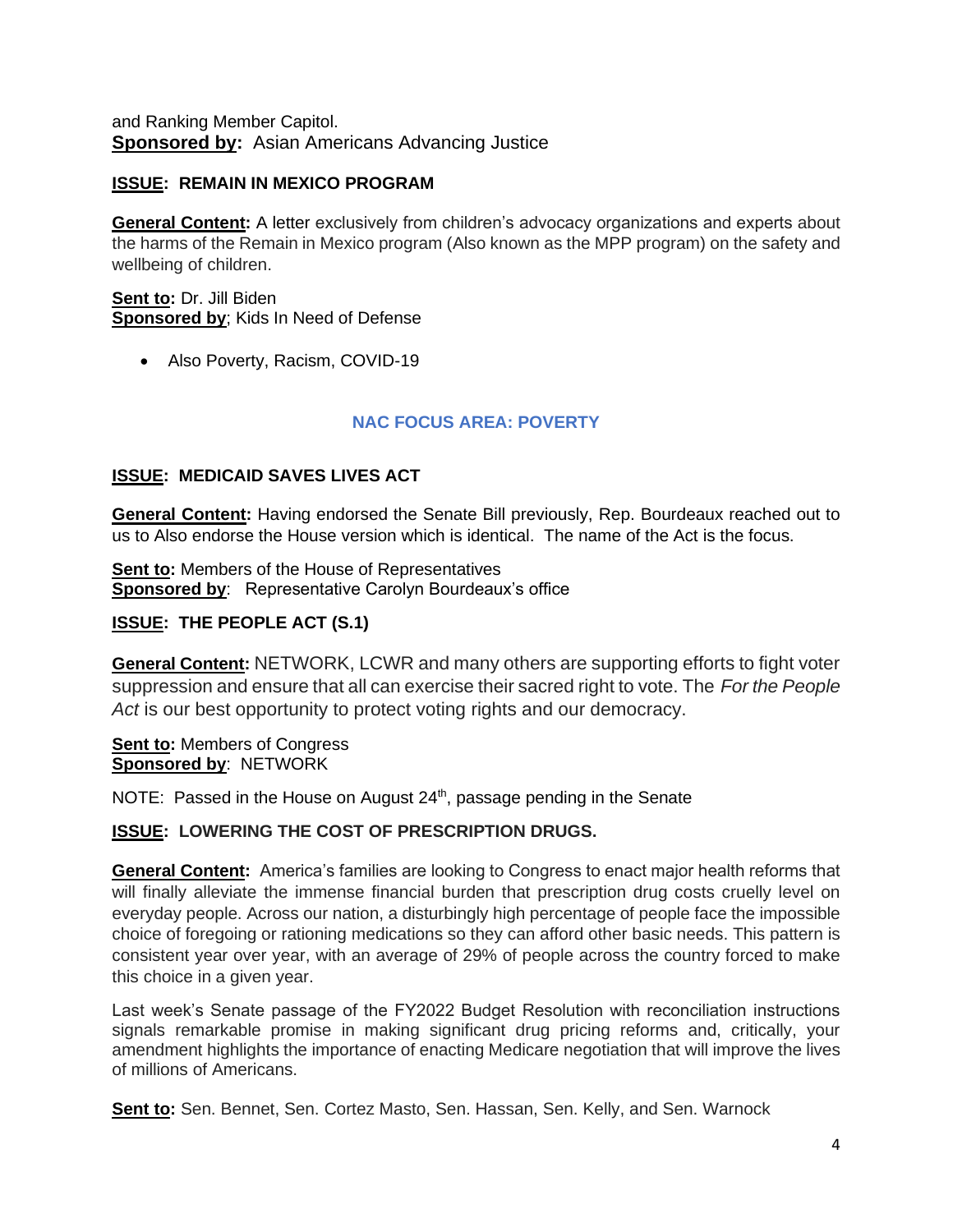CC: Charles Schumer, Majority Leader of the U.S. Senate, Nancy Pelosi, Speaker of the U.S. House of Representatives, The Honorable Ron Wyden, Chairman of Senate Committee on Finance

## **Sponsored by**: Families USA

## **ISSUE: ROBUST DRUG PRICING REFORM IN BBB**

**General Content:** Given the powerful pushback from Big Pharma on any drug price negotiation and other reforms and what we are hearing about the nature of the prescription drug price negotiation in Senate Finance and Ways and Means, it is necessary to send a strong message to the chairs that there is a broad support for bold drug price reform legislation.

**Sent to:**, Senate and House Ways and Means Committee Chairs: Wyden, Neal and Economy Commerce Chair: Palone and Chairwoman Murray with CC to; Senate Finance Committee Members, House Ways and Means Committee Members, Senate Finance Committee Members, Senate Finance Committee Members, Senate Finance Committee Members, Senate Finance Committee Members, Senate Finance Committee Members, Senate Finance Committee Members, Senate Finance Committee Members, House Ways and Means Committee Members, House Energy and Commerce Committee Members, House Education and Labor Committee Members, Majority Leader Schumer, Speaker Pelosi **Sponsored by: Public Citizen** 

## **ISSUE: CHILD TAX CREDIT**

**General Content:** Letter to Congress reminding them that the temporary expansion of the Child Tax Credit (CTC) under the American Rescue Plan is already delivering on its promise to help all families succeed, cut child poverty nearly in half, and reduce racial income inequities and urging that they make this expansion permanent in the current budget reconciliation package. In addition, these inequities apply to immigrant (ITIN) children.

**Sent to:** Members of Congress **Sponsored by: Sojourn Strategies** 

• Also Racism and Immigration

## **ISSUE: CLOSE OFFSHORE TAKE LOOPHOLES**

**General Content:** Letter is an urgent message to Congress: don't let tax-dodging multinational corporations continue to avoid paying their fair share of taxes that are needed to help working people afford healthcare, eldercare, childcare, education and housing, and to make other public investments vital to fighting climate change and supporting families and communities. Essential international tax reforms [proposed by President Biden](https://home.treasury.gov/system/files/136/MadeInAmericaTaxPlan_Report.pdf) will raise critically needed revenue and fix our broken tax system, which rewards corporations that offshore jobs and investments and shift profits to tax havens.

**Sent to:** Members of Congress **Sponsored by:** Americans for Tax Fairness

• Also Environmental Degradation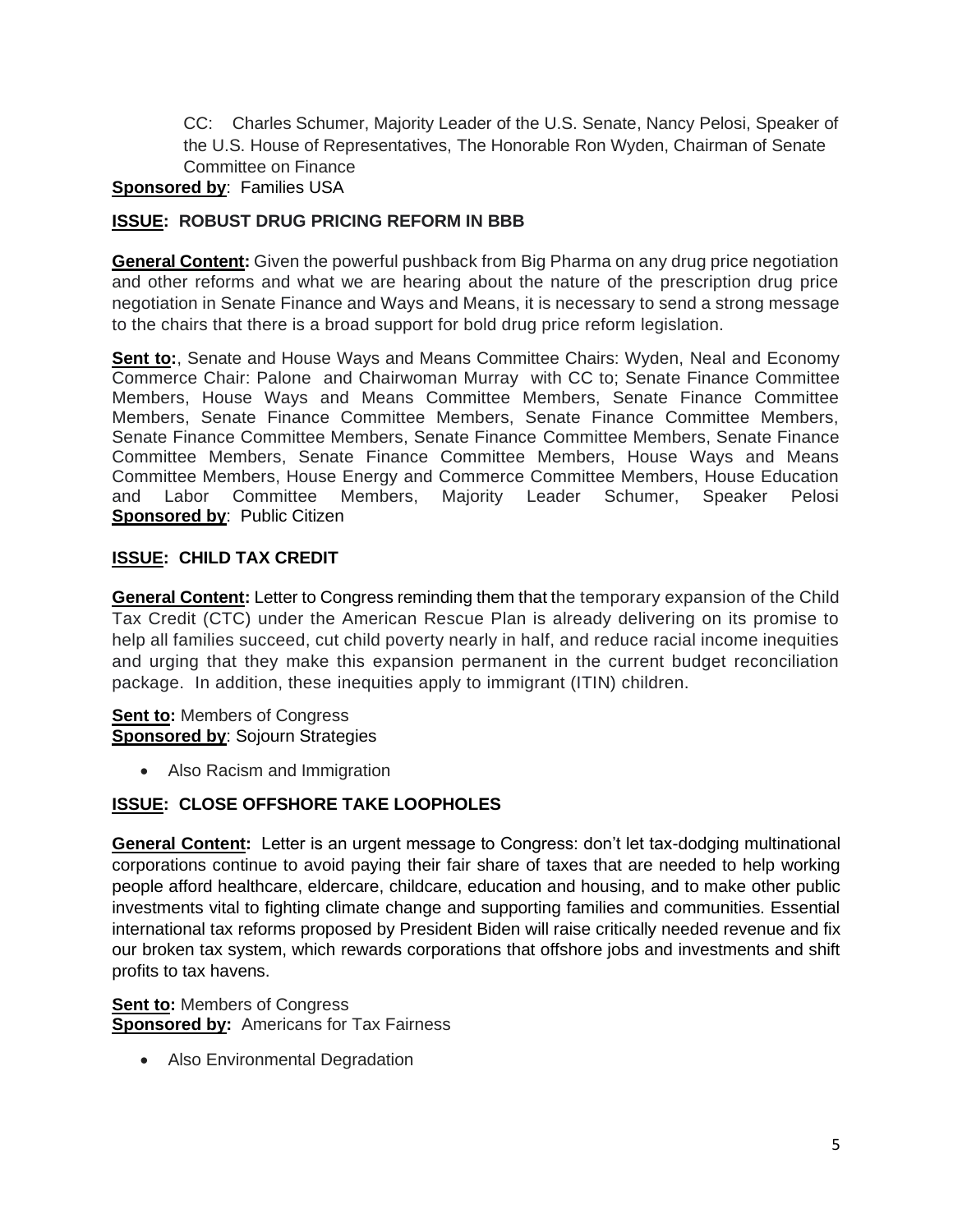## **NAC FOCUS AREA: U.S. POLICIES THAT AFFECT GOOD SHEPHERD MISSION IN OTHER COUNTRIES**

## **ISSUE: HUMANITARIAN ASSISTANCE TO CUBA**

**General Content:** The unprecedented social outburst in Cuba last month has called attention to the difficult situation on the island. A letter to President Biden addresses concerned about the worsening humanitarian crisis that is causing needless suffering and death for the Cuban people. Our partners in the Cuban churches—congregants, ministers, and their communities— have expressed their distress concerning the severe shortages of basic medicines, food, and other vital materials amidst the COVID-19 battle.

Recommendation: 1) Lift all restrictions and caps of family and donative remittances that could help Cubans purchase food and medicine on the island; 2) Restaff the U.S. embassy in Havana and reinstate consular services; 3) Remove the requirement for specific licenses to send medical supplies to Cuba and the "end-use verification" requirement for humanitarian imports, both of which vastly increase the red tape in sending aid to the island from the US, and which discourage both donors and sellers; 4) Lift all restrictions on banking and financial transactions related to humanitarian aid as well as restrictions on the percentage of US-made material used in foreignproduced medical supplies that inhibit the purchase or distribution of humanitarian aid internationally.

**Sent to: President Biden Sponsored by**: Presbyterian Church (USA), Office of Public Witness

## **ISSUE: REPRISALS TAKEN AGAINST LEGITIMATE PROTEST IN HONDORAS**

**General Content**: Legitimate protest was exercised by the Committee for the Defense of the Common and Public Goods of Tocoa. These reprisals include the prosecution and prolonged arbitrary detention of eight environmental defenders belonging to the Committee. In line with the opinion issued by the United Nations Working Group on Arbitrary Detention, as well as with the recommendations made by the Inter-American Commission on Human Rights, the undersigned organizations of this letter call upon this honorable Criminal Chamber of the Supreme Court of Justice to, in the exercise of its functions and with due respect for judicial independence, consider declaring the extension of preventive detention for the eight defendants to be unjustified and order the change of precautionary measure so that the defendants can continue the case against them in freedom, guaranteeing their rights to due process and to a fair and impartial trial. Recognition that the Covid-19 Pandemic causes additional health risks to those in detention.

**Sent to**: Honorable Rolando Argueta, President, Supreme Court of Justice of Honduras CC: Honorable Criminal Chamber, Supreme Court of Justice of Honduras as an Open letter initiated by the World Organization Against Torture (OMCT), **Sponsored by:** World Organization Against Torture (OMCT),

• Also Environment, COVID-19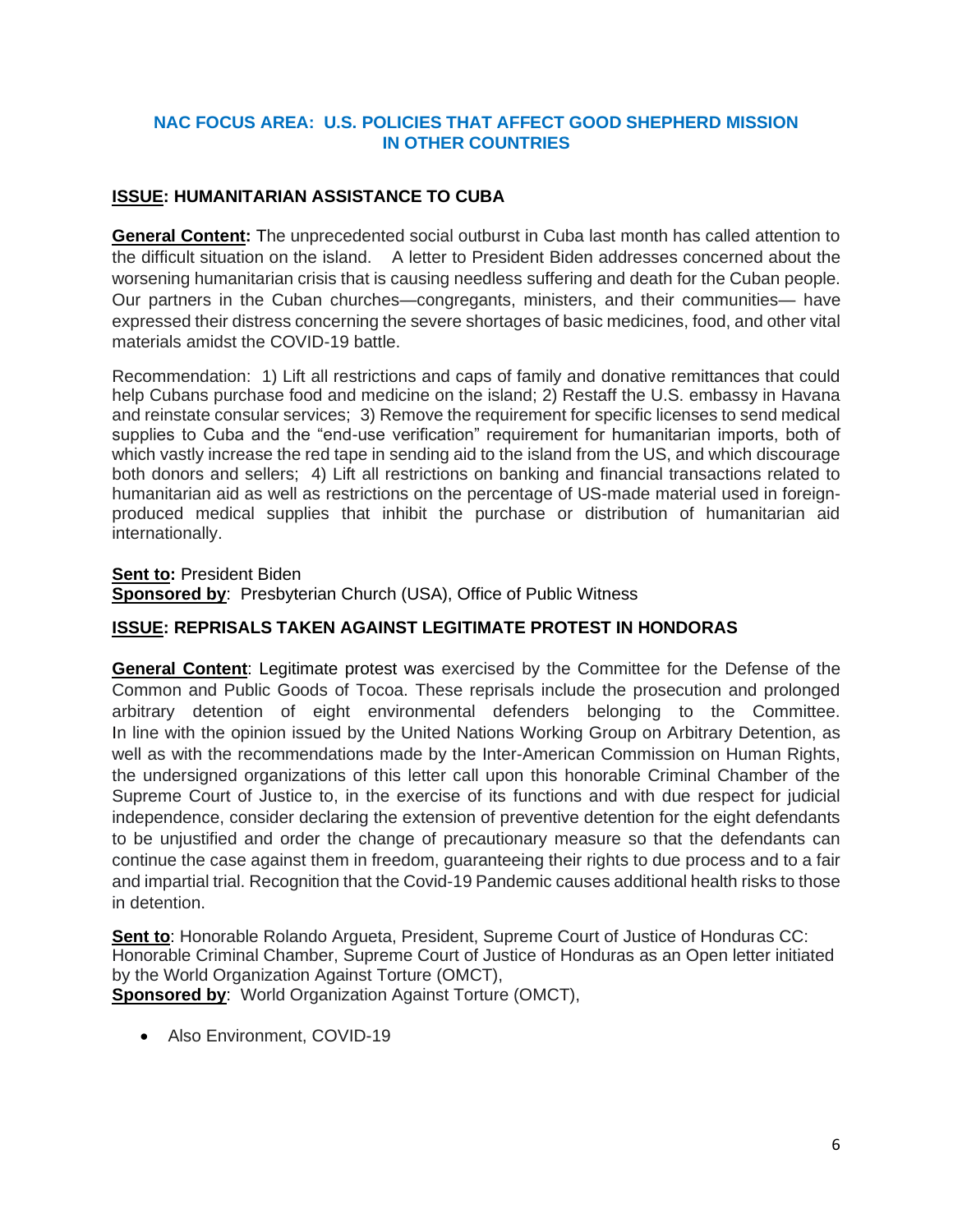## **ISSUE: U.S. SANCTIONS POLICY**

**General Content:** Letter to President Biden urging him to complete the administration's sanctions policy review as expeditiously as possible, to make its findings public, and to implement significant and structural changes to U.S. sanctions policy. Countries mentioned in the letter include Cuba, Venezuela.

**Sent to:** President Biden, Secretary of State Anthony Blinken, Secretary of the Treasury Janet Yellen, U.S. Ambassador to the UN Linda Thomas-Greenfield **Sponsored by**: American Friends Service Committee

## **NAC: OTHER RELATED AREAS**

**Explanation of RELATED AREAS (Root Causes, implicated in the Concern, or Current Situation).** These would generally be contained within a FOCUS AREA listed above and noted to assist NAC with statistics for grant writing, etc. **COVID-19, ENVIRONMENTAL DEGRADATION, FAMILIES, RACISM, VIOLENCE, OTHER**

## **AREA: AFGHANISTAN**

#### **ISSUE: PEACE PROCESS WITH/FOR AFGHANISTAN**

**General Content:** Letter to Secretary of State Antony Blinken and USAID Administrator Samantha Power urging the implementation of a long-term and comprehensive diplomatic, development, and peacebuilding strategy in Afghanistan as the U.S. completes its military withdrawal.

Specifically, the letter calls for: refocusing people over power in an inclusive peace process; protecting and championing Afghan women and girls; providing humanitarian, development, and peacebuilding assistance to local Afghan civil society; and advancing an international protection framework to address the potential refugee crisis in the region.

**Sent to:** Secretary of State Antony Blinken and USAID Administrator Samantha Power **Sponsored by**: The Alliance for Peacebuilding NOTE: Letter sent in July, recorded in August

#### **ISSUE: THE BIDEN ADMINISTRATION MUST EVACUATE AND SAVE ALL AFGHAN ALLIES AND EXPAND REFUGEE PROTECTIONS NOW**

**General Content:** Letter expresses support for a robust humanitarian response from the United States and our commitment to assist Afghans in danger, and to implore your administration to expand opportunities for Afghans to seek refuge in the United States.

**Sent to: President Joseph R. Biden Sponsored by:** Church World Service, Immigration and Refugee Program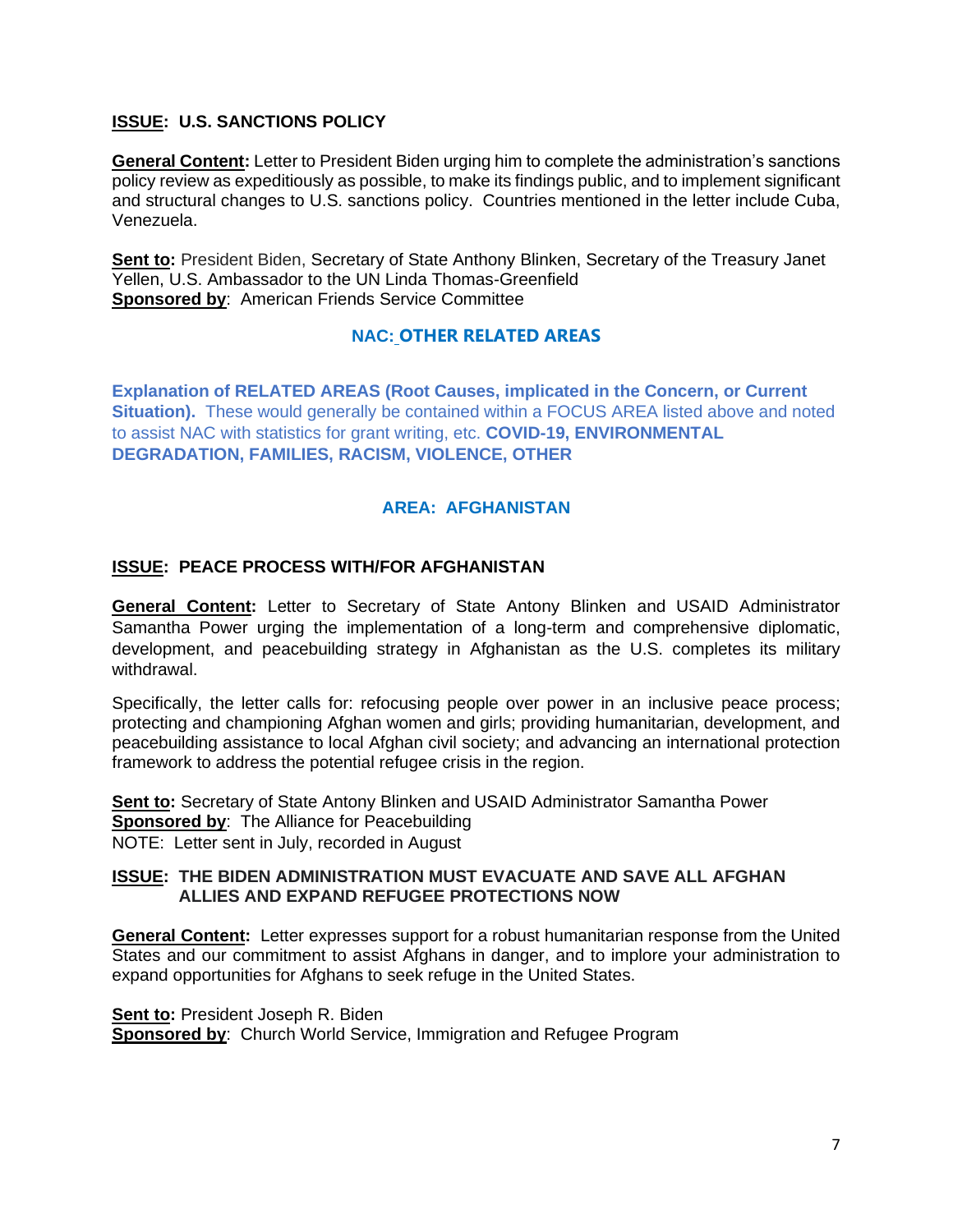## **ISSUE: RECOMMENDATIONS TO CONGRESS ON THE SITUATION IN AFGHANISTAN**

**General Content:** The letter urges Congress to take immediate action to ensure the U.S. protect Afghan civilians secure evacuations for all qualifying Afghan partners, expedite the visa and resettlement processes, and work with the international community to facilitate the unimpeded delivery of humanitarian aid.

**Sent to:** Members of Congress **Sponsored by:** Alliance for Peacebuilding

## **ISSUE: AFGHAN HUMANITARIAN PROTECTIONS**

**General Content:** Multi-faith letter to demonstrate the wide support from faith communities for Afghan humanitarian protections and calling on the administration to provide significantly greater support for Afghans in danger.

**Sent to: President Biden Sponsored by**: Church World Service, Immigration and Refugee Program

## **AREA: ENVIRONMENTAL DEGRADATION**

## **ISSUE: FOSSIL FUELS**

**General Content:** Pushing back against fossil fuels and false solutions has become even more crucial. The problematic technology neutral Energy Standards that we have been pushing back against throughout the year have been re-branded as the Clean Electricity Payment Program (CEPP). New name, same issues as the CES - it is likely to encourage the expansion of the same dirty energy mix. In order to be reconcilable, the CEPP will not directly regulate the needed ramp down of emissions – rather it will be a system of incentive payments and penalties. This makes it even more crucial that this program is designed to exclude fossil fuels and false solutions from qualifying as 'clean energy'. Our ability to reach our climate goals hinges on the policies and investments of this Congress, and we must ensure that the CEPP is not incentivizing fossil fuels or other dirty energies that embed environmental harms.

**Sent to: Members of Congress Sponsored by**: Friends of the Earth, US

#### **ISSUE**: **DOJ INTERVENTION ON ANTI-PROTEST BILLS**

**General Content:** There has been an unprecedented backlash to our movements across the board, including our right to protest for environmental justice and against police violence and white supremacy. There have been over 100 anti-protest bills proposed since we took to the streets last summer. And many states have already passed legislation.

In states like Florida, Oklahoma, and Iowa, these bills protect drivers who strike and injure protesters. A proposed bill in Indiana would ban anyone convicted of unlawful assembly from holding state employment, including elected office; and bills pending in Minnesota and Oregon would disqualify people convicted of protest-related crimes from enrolling in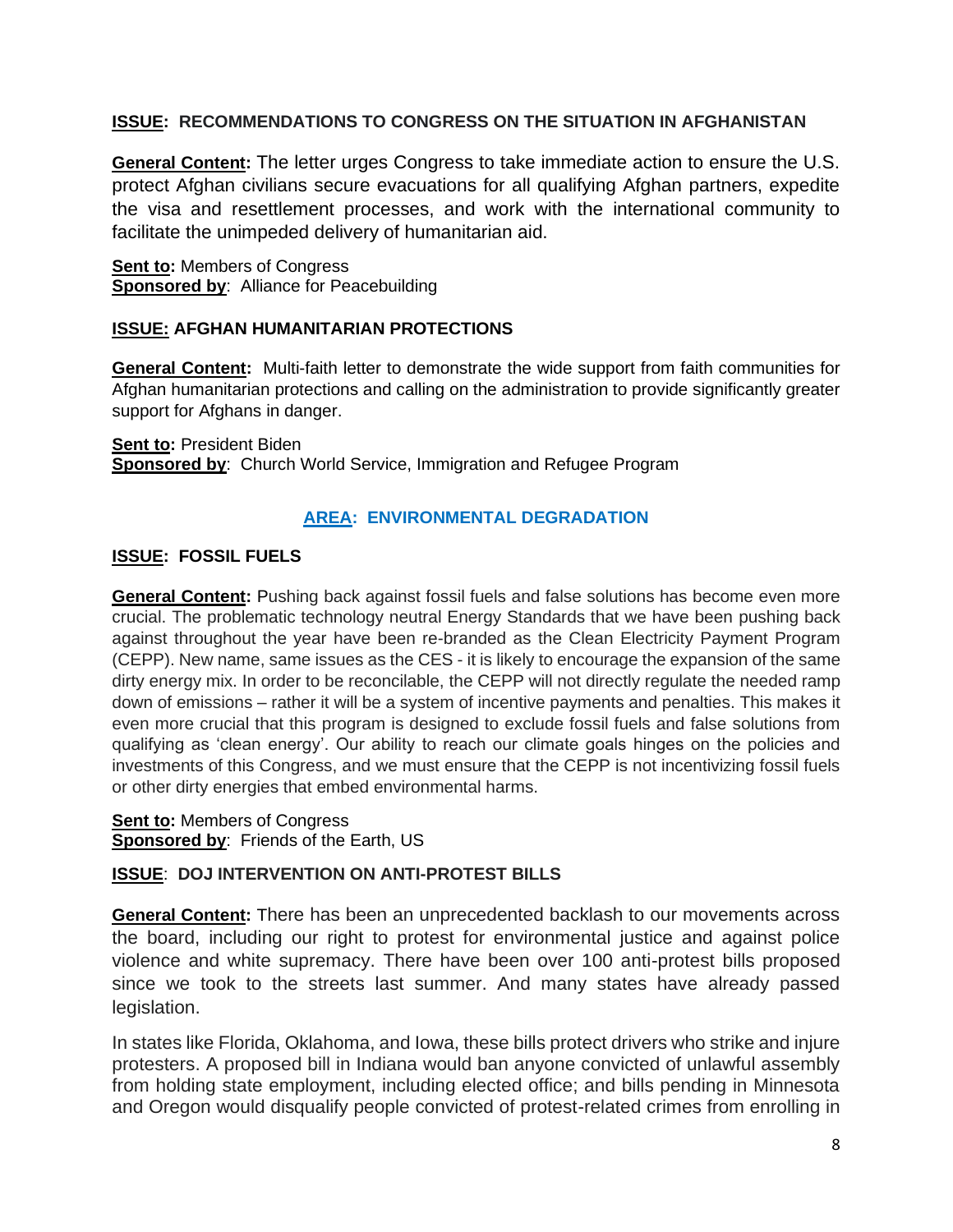public assistance programs - including Supplemental Nutrition Assistance Program (SNAP) and unemployment benefits. These bills are intended to undermine our right to protest and will disproportionately impact BIPOC protestors who are already criminalized and targeted.

That's why is calling on the Department of Justice to not only publicly condemn these threats to our first amendment constitutional right, but to join suits against states that enact these laws that violate our civil, Constitutional and human rights.

**Sent to:** Department of Justice **Sponsored by**: Media Justice, Color of Change and Free Press

• Also Violence

## **ISSUE: ELECTRICITY PAYMENT PROGRAM**

**General Content:** The letter calls on Congress stop the Electricity Payment Program from subsidizing fossil fuels and false solutions. The problematic technology neutral Energy Standards have been re-branded as the Clean Electricity Payment Program (CEPP). New name, same issues as the CES - it is likely to encourage the expansion of the same dirty energy mix. In order to be reconcilable, the CEPP will not directly regulate the needed ramp down of emissions – rather it will be a system of incentive payments and penalties. This makes it even more crucial that this program is designed to exclude fossil fuels and false solutions from qualifying as 'clean energy'. Our ability to reach climate goals hinges on the policies and investments of this Congress, thus, CEPP must be prevented from incentivizing fossil fuels or other dirty energies that embed environmental harms.

**Sent to:** Majority Leader Schumer, Speaker Pelosi, Chairman Manchin, and Chairman Pallone

**Sponsored by:** Friends of the Earth U.S.

# **AREA: RACISM**

#### **ISSUE: CALL ON THE DOJ TO FIGHT ANTI-PROTEST BILLS & DEFEND OUR RIGHT TO DISSENT**

**General Content:** It's been one year since we took to the streets in historic numbers amid a global pandemic to stand up for Black lives. Our persistent, loud and clear voices, and organizing efforts were instrumental in obtaining a modicum of accountability for George Floyd. As a result of our collective repudiation of white supremacy and efforts to end the police terror of Black communities, there is an unprecedented backlash from certain party lawmakers.

**Sent to:** Department of Justice: Vanita Gupta, Associate Attorney General and Kristen Clarke, Assistant Attorney General

**Sponsored by**: Color of Change, MediaJustice, Free Press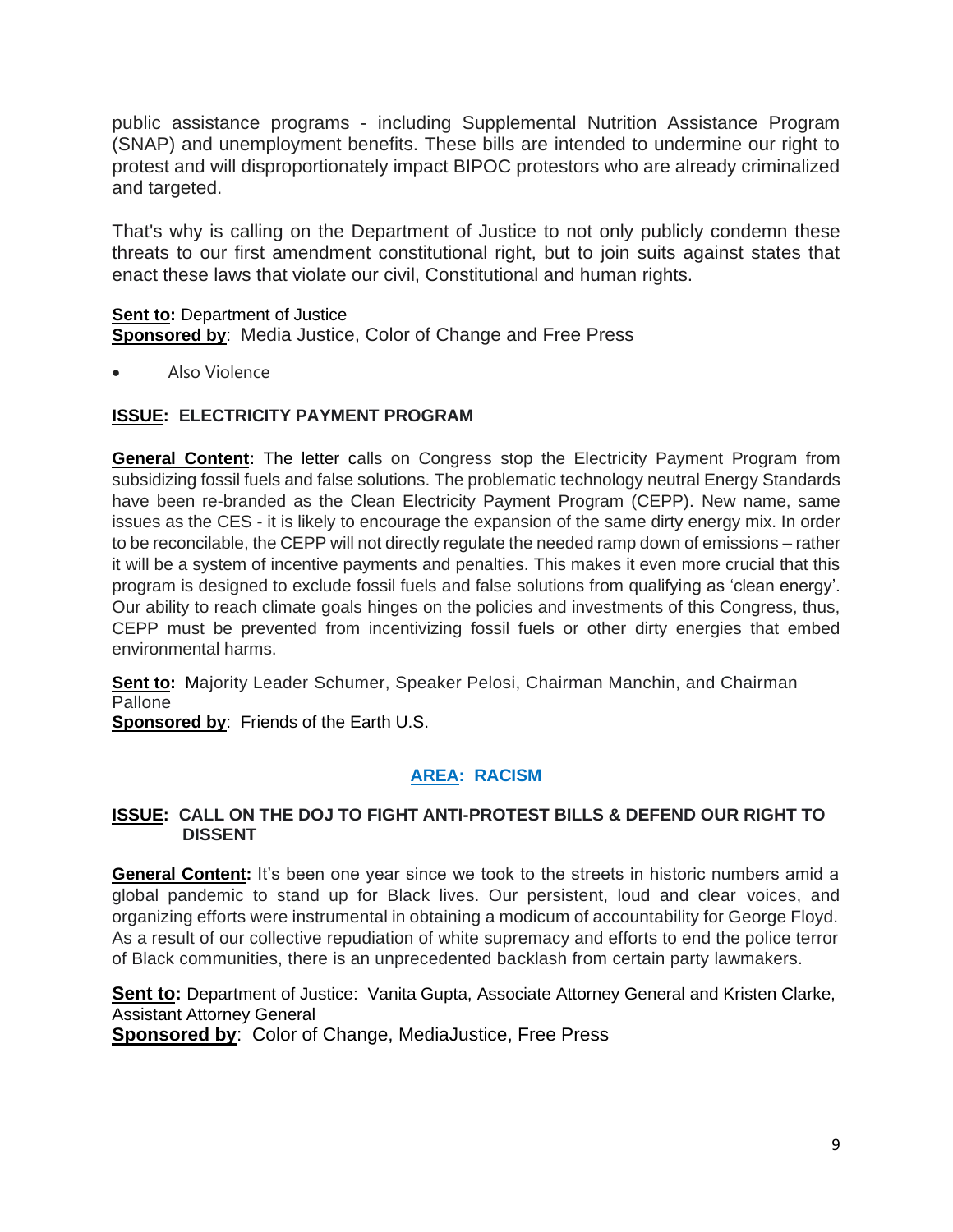## **ISSUE: DEBT COLLECTS AS A RACIAL JUSTICE ISSUE**

**General Content:** The letter explains how debt cancellation is a racial justice issue and how it would spur the economy. Legal scholars have well documented that the Education Secretary has [clear authority](https://www.warren.senate.gov/imo/media/doc/Ltr%20to%20Warren%20re%20admin%20debt%20cancellation.pdf) to cancel federal student debt through the Higher Education Act. Further, Presidents Biden and Trump both *already* cancelled federal student loan debt with the federal student loan payment pause. Non-payments during the suspension were counted as qualifying payments towards Public Service Loan Forgiveness and Income-Driven Repayment forgiveness timelines. Thus, any borrower who received PSLF or IDR forgiveness during the suspension was a beneficiary of debt cancellation through executive action. The broad coalition of organizations calling on President Biden to cancel federal student debt are simply asking that he expand the existing use of authority to benefit more borrowers.

**Sent to:** Nancy Pelosi, Speaker of the House of Representatives **Sponsored by: Public Citizen** 

## **AREA: VIOLENCE**

#### **ISSUE: REPRISALS TAKEN AGAINST LEGITIMATE PROTEST IN HONDORAS**

**General Content**: Legitimate protest was exercised by the Committee for the Defense of the Common and Public Goods of Tocoa. These reprisals include the prosecution and prolonged arbitrary detention of eight environmental defenders belonging to the Committee. In line with the opinion issued by the United Nations Working Group on Arbitrary Detention, as well as with the recommendations made by the Inter-American Commission on Human Rights, the undersigned organizations of this letter call upon this honorable Criminal Chamber of the Supreme Court of Justice to, in the exercise of its functions and with due respect for judicial independence, consider declaring the extension of preventive detention for the eight defendants to be unjustified and order the change of precautionary measure so that the defendants can continue the case against them in freedom, guaranteeing their rights to due process and to a fair and impartial trial. Recognition that the Covid-19 Pandemic causes additional health risks to those in detention.

**Sent to**: Honorable Rolando Argueta, President, Supreme Court of Justice of Honduras CC: Honorable Criminal Chamber, Supreme Court of Justice of Honduras as an Open letter initiated by the World Organization Against Torture (OMCT), **Sponsored by:** World Organization Against Torture (OMCT),

• Also Environment, Covid-19

#### **AREA: PRISON REFORM**

## **ISSUE: LETTER OF OPPOSITION TO BIDEN ADMINISTRATION RE: FENTANYL CLASSWIDE SCHEDULING POLICY**

**General Content:** The class wide scheduling policy must expire. Class wide scheduling would exacerbate pretrial detention, mass incarceration and racial disparities in the prison system, doubling down on a fear-based, enforcement-first response to a public health challenge. The policy would Also perpetuate over-criminalization and prosecutorial misconduct. Under the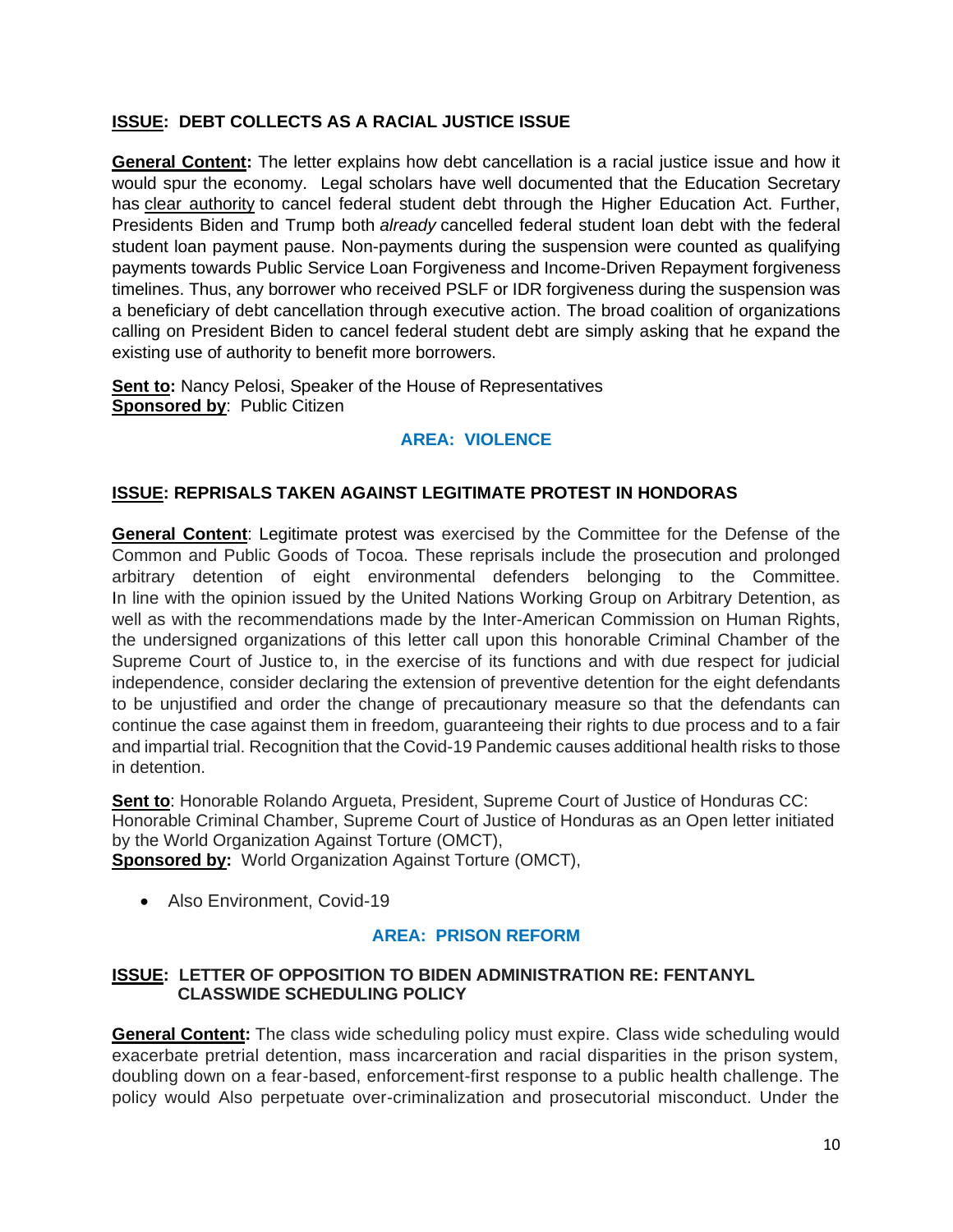class wide control, any offense involving a "fentanyl-related substance" is subject to federal criminal prosecution, even if the substance in question is helpful or has no potential for abuse. Failure to define with specificity through our laws what is or is not illegal will lead to miscarriages of justice.

**Sent to:** President Biden and Vice President Harris; cc: Judge Merrick B. Garland, Attorney General, U.S. Department of Justice **Sponsored by: Drug Policy Alliance** 

• Also Racism

#### **ISSUE: OPPOSING EXTENSION OF TRUMP DRUG SENTENCING POLICY**

**General Content:** Letter to urge Congress and the Biden administration to let the Trump administration temporary "class-wide" emergency scheduling of fentanyl-related substances expire in May 2021. Class-wide scheduling would exacerbate pretrial detention, mass incarceration and racial disparities in the prison system, doubling down on a fear-based, enforcement-first response to a public health challenge. As we approach the 50-year milestone of President Nixon's announcement of the War on Drugs, there is ample evidence that these unscientific policies destroy communities, entrench racial disparities, and do nothing to reduce drug supply or demand. Lawmakers should instead support legislation grounded in public health and evidence-based approaches to illicit fentanyl-related overdose deaths.

**Sent to:** Judiciary Committees: Senate Chairman Durbin, House Chairman Nadler, Senate Ranking Member Grassley and House Ranking Member Jordan: **Sponsored by: Drug Policy Alliance** 

• Also Racism

# **STATEMENTS**

#### **JOINT STATEMENTS WITH OTHER ADVOCACY ORGANIZATIONS**

#### **ISSUE: JOINT STATEMENT IN SUPPORT OF ADDITIONAL GLOBAL STIMULUS FROM THE I.M.F. TO ASSIST LOWER-INCOME COUNTRIES WITH PANDEMIC RESPONSE**

"Today (August 23) the International Monetary Fund is taking a step in the right direction by helping struggling nations respond to the COVID-19 crisis with the largest allocation of Special Drawing Rights in history. Countries in need can convert these reserve assets into currency that will be used to buy medical supplies and support their economies. Yet, as the Delta variant spreads rapidly in lower-income countries with tragically low vaccination rates, it is clear that at least 2 trillion SDRs will be required to meet the global community's needs. The House of Representatives has already voted to make this possible, and now it is time for the Senate to do the same. We thank Senators Durbin, Leahy, Reed, and others who have cosponsored legislation to authorize the issuance of 2 trillion SDRs and we encourage them to ensure the passage this fall of the authorization of an additional SDR allocation. At no cost to U.S. taxpayers, these reserve assets will save countless lives and boost the international economy."